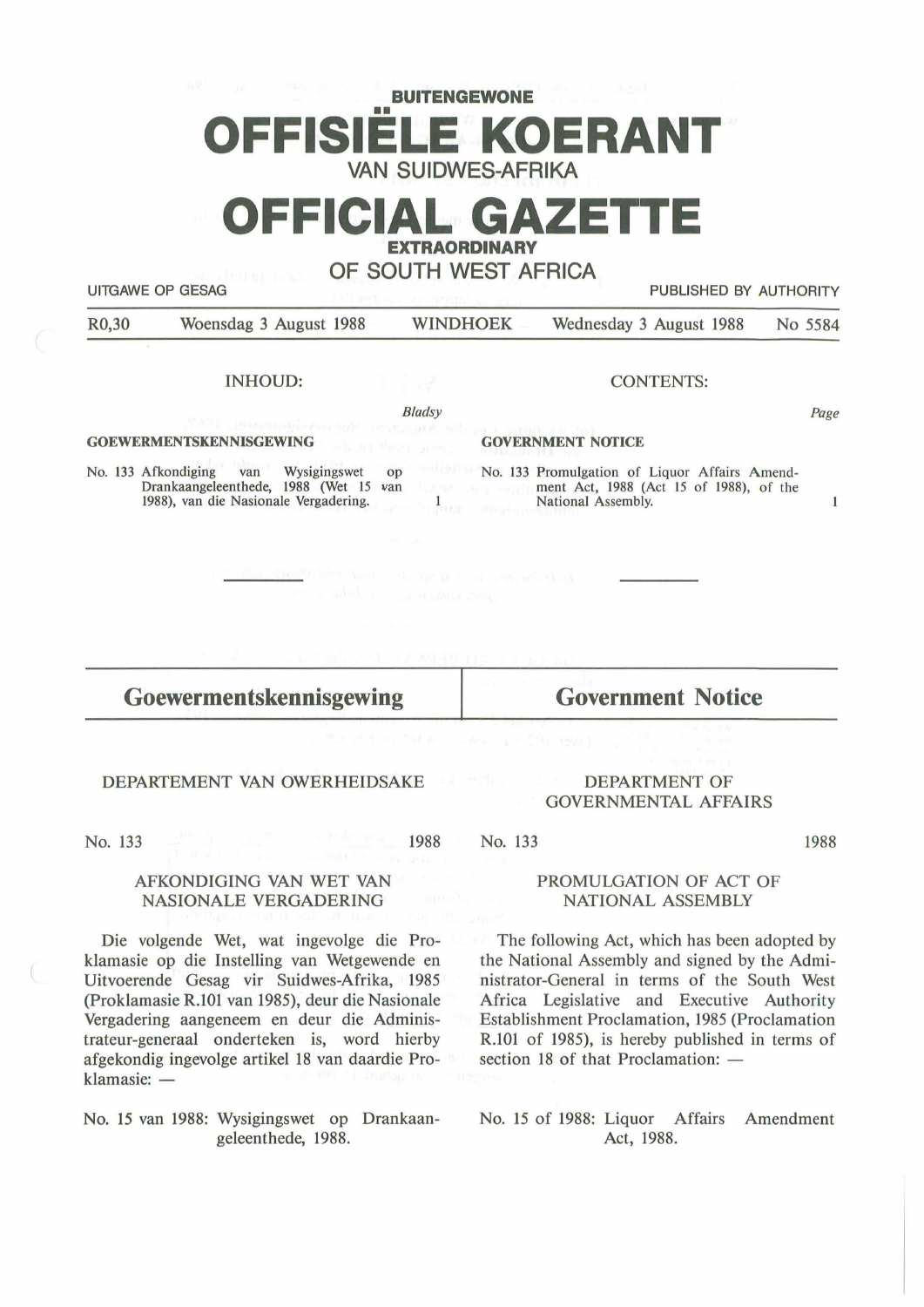#### **LIQUOR AFFAIRS AMENDMENT ACT, 1988**

**Act No. 15, 1988** 

#### **EXPLANATORY NOTE:**

in adiosizing?

no su nostra frazente

Words underlined with solid line indicate insertions proposed.

[ **J** Words in bold typing in square brackets indicate omissions proposed.

# **ACT**<br>ACT *between* the mah to

**To amend the General Law Amendment Act, 1967, the Liquor Ordinance, 1969, and the Natives (Urban Areas) Proclamation, 1951, so as to remove certain discriminatory provisions; and to provide for incidental matters.** 

*(Afrikaans text signed by the Administrator-General on 14 July 1988)* 

BE IT ENACTED by the National Assembly, as follows:-

**1.** Section 22 of the General Law Amendment Act, 1967 (Act 102 of 1967), is hereby amended  $-$ 

(a) by the substitution for subsection (3) of the followni on **ing subsection:** Euran collection and is leader.<br>In a section of sound for the late is a public

- " $(3)$  (a) The Cabinet may grant written authority to any person to sell the types of liquor the Cabinet may determine, to persons eighteen years of age or older for consumption on or off such premises as described in such authority.
- (b) On granting the authority referred to in paragraph (a), the Cabinet may impose the condition or restrictions it may deem fit.";
	- (b) (i) by the substitution for paragraph (a) of subsection (5) of the following paragraph:

Amendment of section 22 of Act 102 of 1967, as amended by section I of Proclamation AG. 73 of 1978.